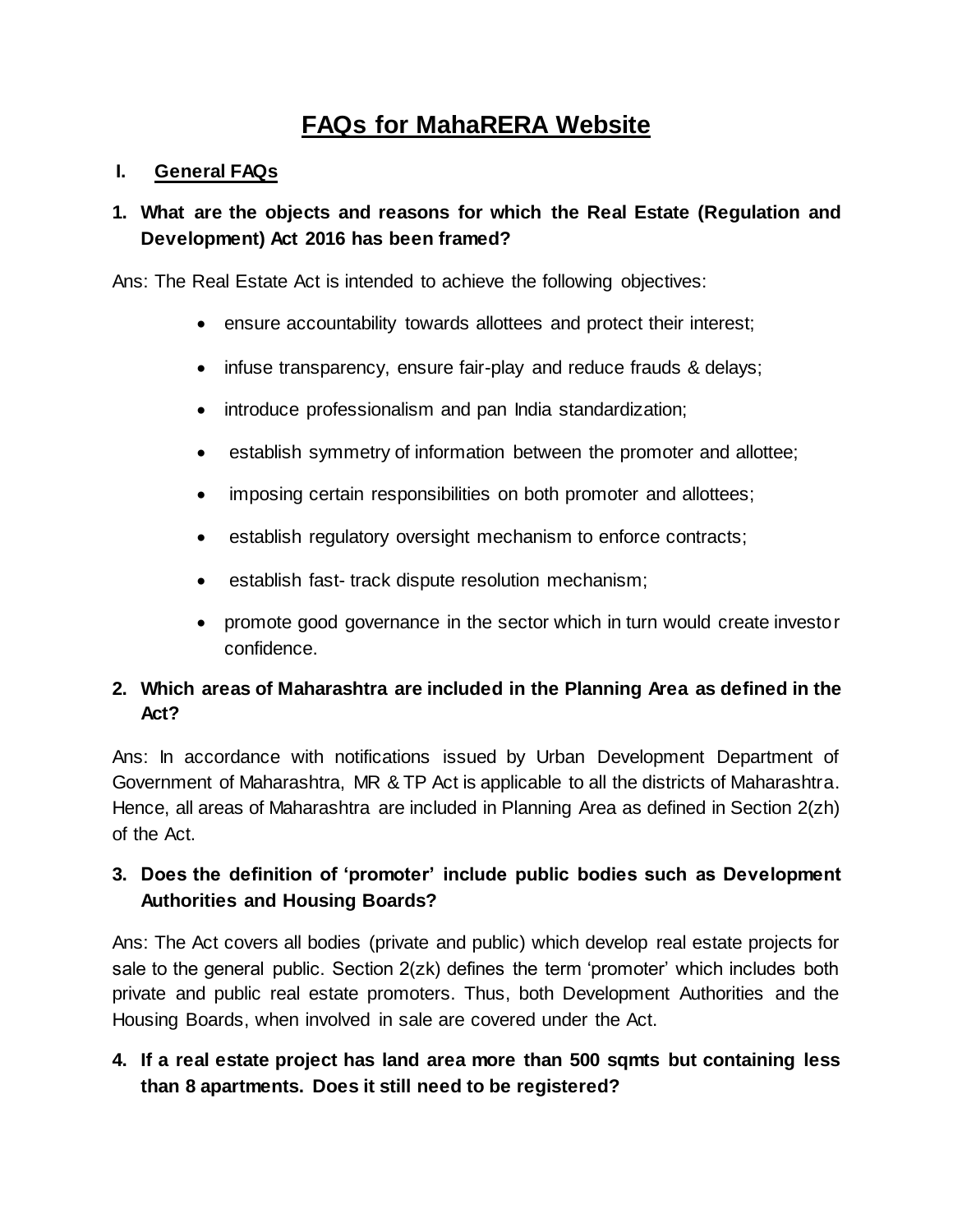Ans. Yes. Every real estate project which has land area more than 500 sqmts or has more than 8 apartments needs to be registered

### **5. If a real estate project has land area less than 500 sqmts but contains more than 8 apartments. Does it still need to be registered?**

Ans. Yes. Every real estate project which has land area more than 500 sqmts or has more than 8 apartments needs to be registered

### **6. Does advertisement include solicitation by emails and sms? Is issuance of prospectus considered to be a case of 'advertisement'?**

Ans: As per section 2(b), which defines 'advertisement', any medium adopted in soliciting for sale would be covered under the said definition, including sms and emails. Prospectus, which is intended for sale of apartment in real estate project, will also be covered.

## **7. Can advertisement be issued for a new project after 1st May, 2017 without registering the said project?**

Ans: No. The advertisement issued after1st May 2017 must carry the MahaRERA Registration Number of the project.

### **8. Does the term 'allottee' include secondary sales?**

Ans: As per section 2(d) an allottee includes a person who acquires the said 'apartment / plot' through transfer or sale, but does not include a person to whom such plot, apartment is given on rent. The Act doesn't include rental projects, lease / leave and License deals**.**

### **9. Is it permissible to sell parking to allottees?**

Ans: The position of parking is as follows;

- a) Open Parking Area: This has been clearly included in the definition of "Common Areas" which need to be conveyed to the Association of Allottees after Occupancy Certificate is received. Hence, sale or allotment of Open Parking Areas by the Promoter is not permissible
- b) Covered Parking as defined in the Maharashtra Real Estate (Regulation and Development)(Registration of Real Estate Projects, Registration of Real Estate Agents, Rates of Interest and Disclosures on Website) Rules, 2017 is permitted to be sold.
- c) Garage as defined in the Act is permitted to be sold.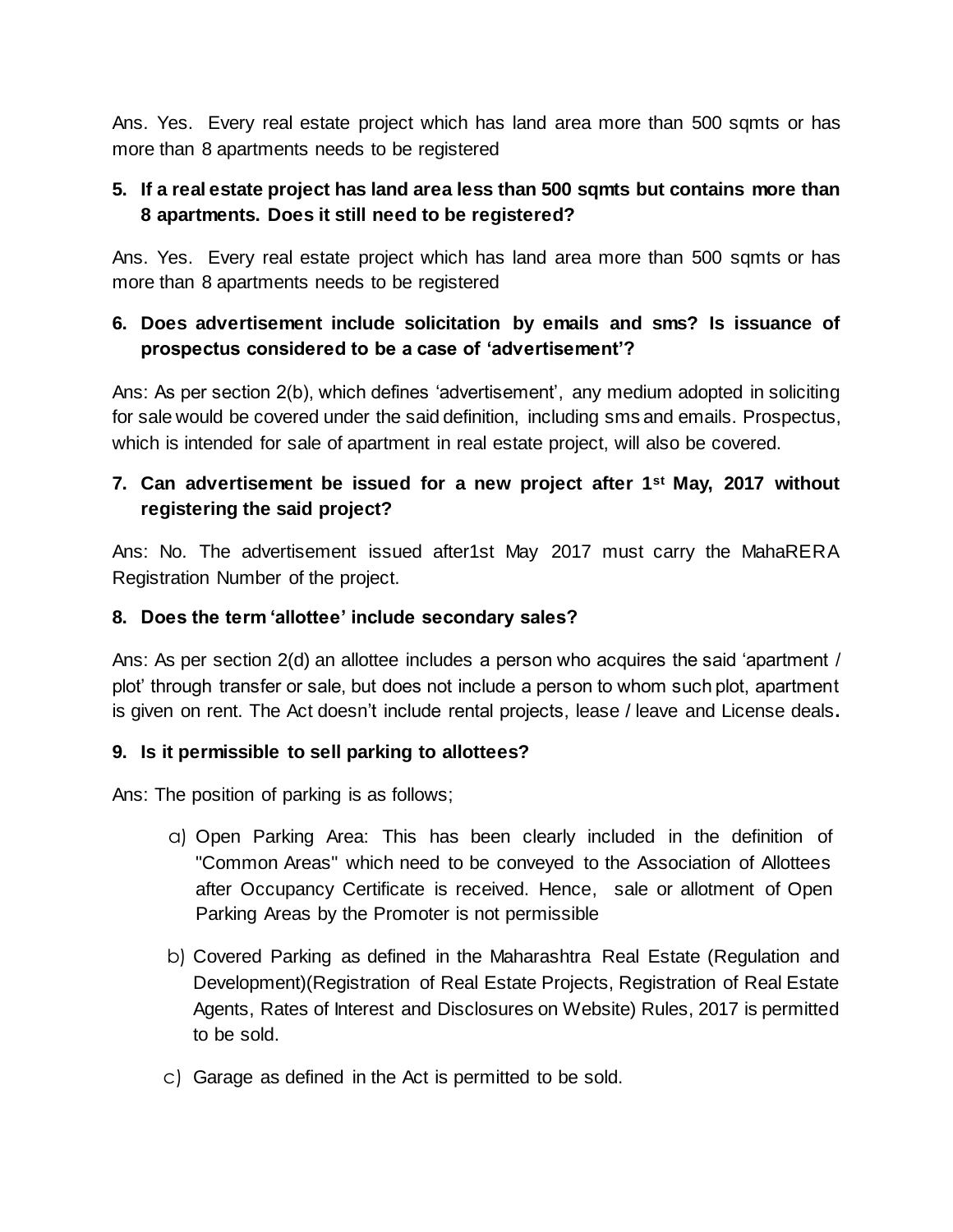### **10. What is the obligation of the promoter towards return of amount and compensation to the allottee?**

Ans: Section 18 of the Act provides for provisions as regards various situations in which the allottee would be compensated by the promoter due to delay in completion of the project etc.

### **11. Can a complainant approach both the Regulatory Authority / adjudicating officer and the consumer forums for the same disputes?**

Ans: An aggrieved person can only approach one of the two forums for redressal of his grievance.

## **12. Is there some fee, in addition to the fees prescribed in the Rules, to be charged from promoters, real estate agents and complainants for the MahaRERA website uploading and online services?**

Ans: Yes. It has been detailed in the MahaRERA Order available on the MahaRERA website.

### **II. FAQs from Consumer's Perspective**

### **13. Is it mandatory for the promoter to obtain permissions for the real estate project before applying for registration to MahaRERA?**

Ans: Yes, the layout of the real estate project has to be approved. However, the promoter may include some buildings in his application of registration where apartments are proposed and the Building approvals are pending. Building Approval for the apartment must be obtained before the agreement for sale is signed between the promoter and buyer, regarding the said apartment.

### **14. What is the penalty prescribed for non-registration of a project under the Act?**

Ans: If any promoter fails to register as per Act, he shall be liable to a penalty which may extend up to ten per cent of the estimated cost of the real estate project. On continued violation, he shall be punishable with imprisonment for a term which may extend up to three years or with fine which may extend up to a further ten per cent of the estimated cost of the real estate project, or with both.

### **15. How will a flat buyer know, if the real estate project is duly registered under MahaRERA?**

Ans: The MahaRERA website would display all the registered projects.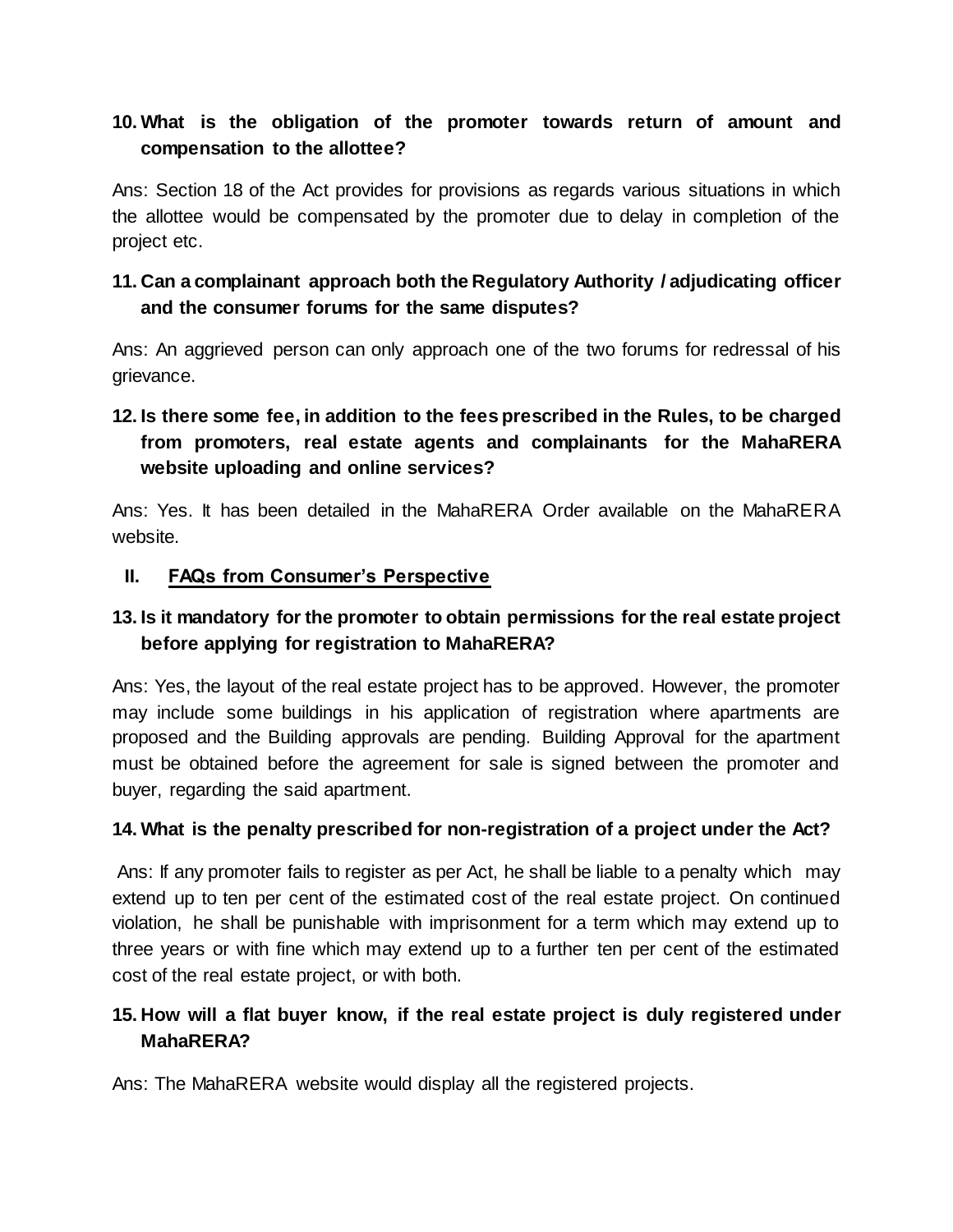It is mandatory that the advertisement for marketing of apartments in the real estate project must carry the MahaRERA registration number.

### **16. Whether registration of real estate agents would be project specific, location specific or individual specific?**

Ans: Real estate agents have to get registered with MahaRERA either as an individual or as "other than individual". Promoters while applying for registration of any real estate project will have to indicate the names of registered real estate agents who will be working as agents in the said project. Names of such agents will be displayed along with other project specifications on the MahaRERA website, upon registration of the project.

### **17. What are the penalties that a Real Estate Agent would face if he fails to adhere to the mandates prescribed by MahaRERA?**

Ans: If any real estate agent fails to register and contravenes the provisions of section 9 or section 10 of the Act, he shall be liable to a penalty of ten thousand rupees for every day during which such default continues, which may cumulatively extend up to five per cent of the cost of plot, apartment or buildings, as the case may be, of the real estate project, for which the sale or purchase has been facilitated as determined by MahaRERA.

### **18. Is the promoter required to give any undertaking to MahaRERA for completing his project within a specified period?**

Ans**:** Yes, in accordance with the provisions of the Act, the promoter, while applying for registration to MahaRERA, has to give a declaration, supported by an affidavit, indicating the time period within which he undertakes to complete the project or phase thereof, as the case may be.

### **19. If the registration of a real estate project is revoked for any reason, how will the interest of the buyer, in such project, be protected by MahaRERA?**

Ans: MahaRERA will take action in accordance with section 8 of the Act.

### **20. In case of delay in getting possession from the promoter, will the buyer be entitled to get interest on the amount paid by him, for such delayed period?**

Ans: Yes. In accordance with the model form of agreement, if the Promoter fails to abide by the time schedule for completing the project and handing over the [Apartment/Plot] to the Allottee, the Promoter agrees to pay to the Allottee, who does not intend to withdraw from the project, interest as specified in the Rule, on all the amounts paid by the Allottee, for every month of delay, till the handing over of the possession.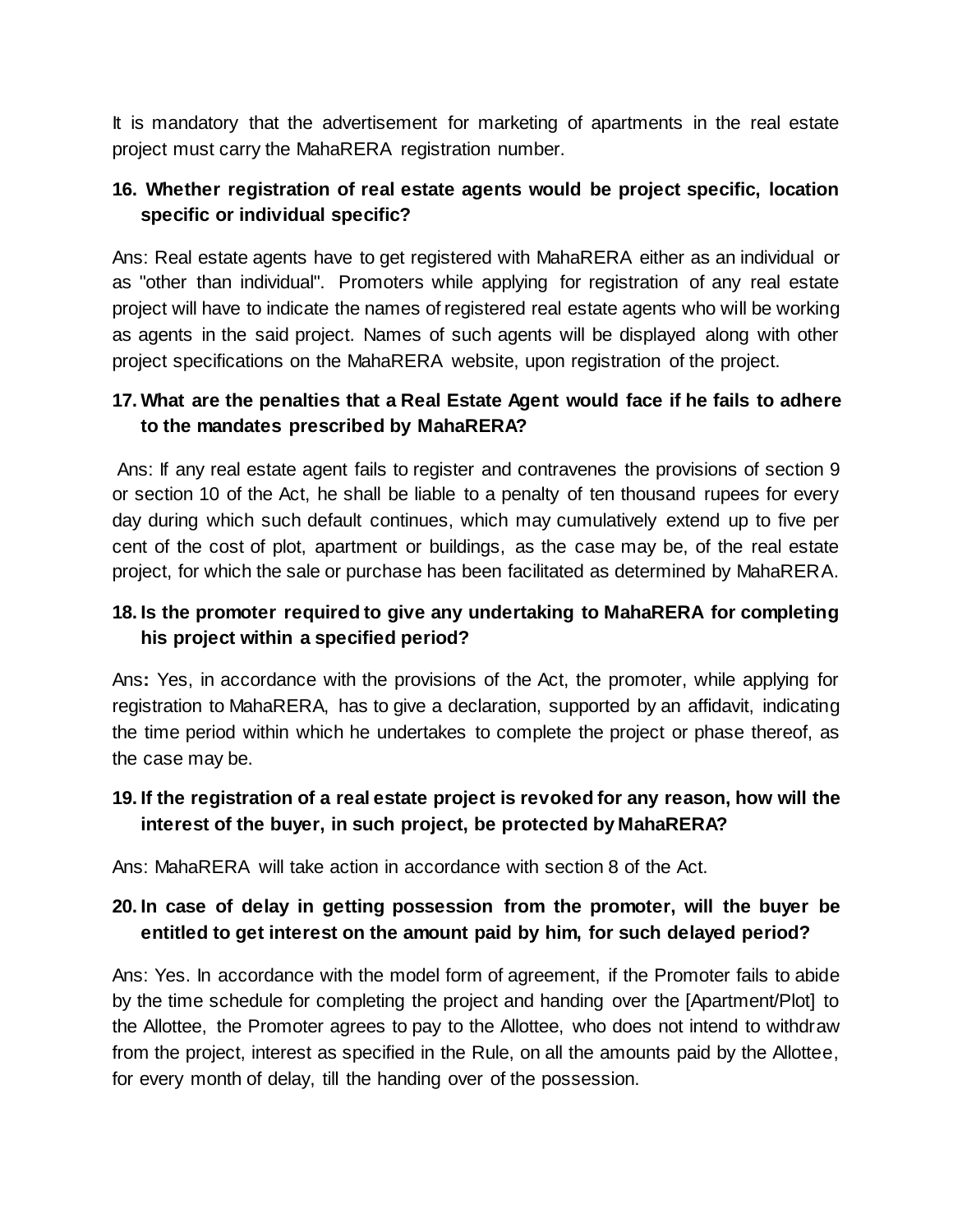### **21. Will such interest payment by the promoter to the buyer be automatic or the buyer will have to approach MahaRERA?**

Ans: The interest payment is in accordance with the model form of agreement and hence should be automatically paid. The buyer may have to file a complaint to MahaRERA if there is a grievance.

### **22. Is there a ceiling on the interest to be levied by the promoter in case of default in payment of any instalments by the allottee/buyer?**

Ans: In accordance with the model form of agreement, the Allottee has to pay to the Promoter, a rate of interest equal to the State Bank of India highest Marginal Cost of Lending Rate plus two percent, on all the amounts which become due and payable by the Allottee to the Promoter under the terms of the Agreement from the date the said amount is payable by the allottee(s) to the Promoter.

### **23. What are the provisions for an aggrieved person to lodge a complaint?**

Section 31 of the Act and Rule 6 of Maharashtra Real Estate (Regulation and Development) (Recovery of Interest, Penalty, Compensation, Fine payable, Forms of Complaints and Appeal, etc.) Rules, 2017 provide for filing of complaint with MahaRERA, by an aggrieved person who has any interest in the registered project. The aggrieved person can file an application online as per format provided by MahaRERA. It shall include the following details:

- Registration number of the project to which the complaint pertains
- Particulars of the complainant and respondent
- Facts of the case
- Relief Sought
- List of Enclosures and so on

### **24. Can a promoter or a real estate agent also file complaint against a buyer?**

Ans: Yes. An aggrieved person having any interest in the registered real estate project can file complaint.

### **25. Is there any provision for interim relief to be granted, pending the final adjudication of the complaint?**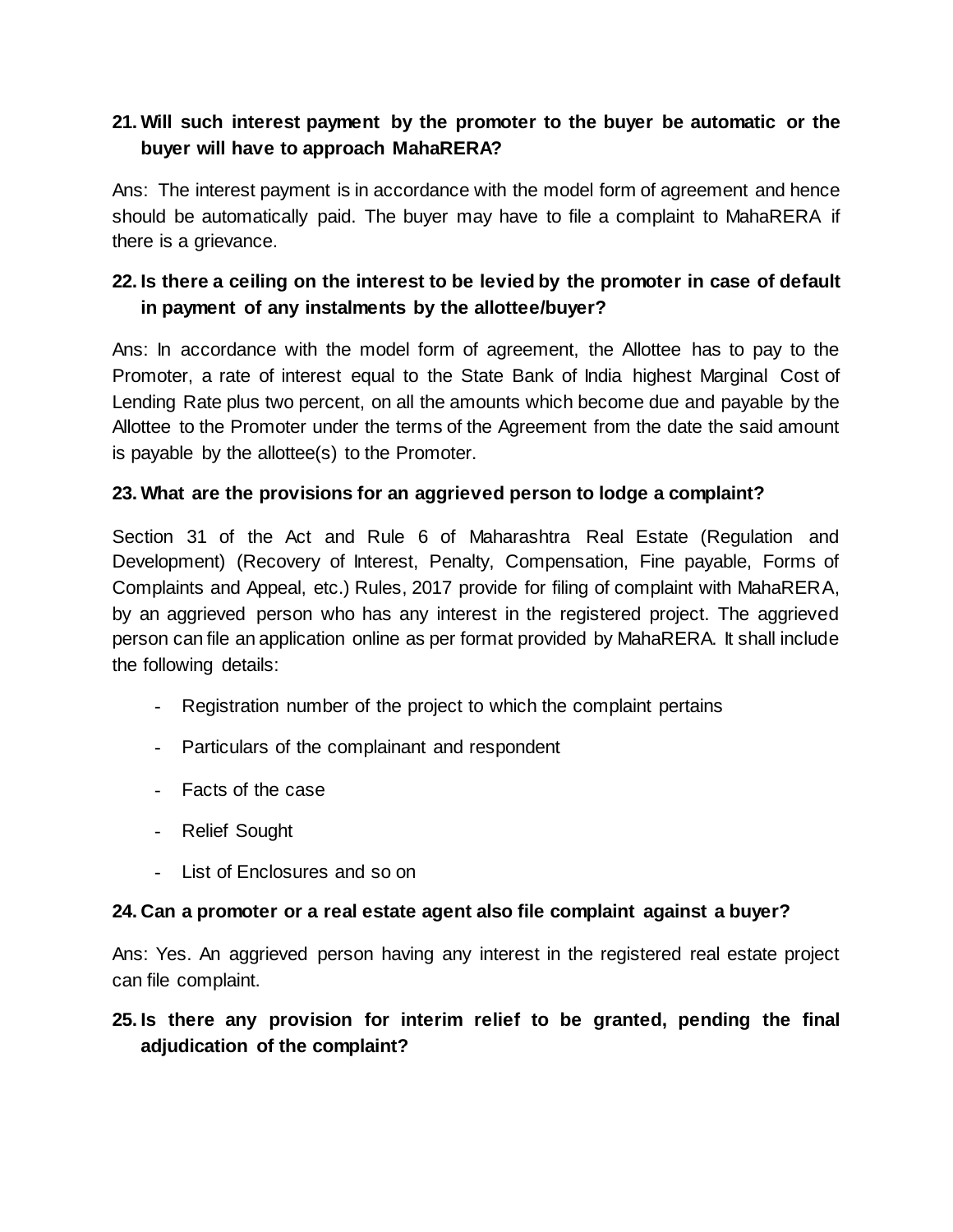Ans: The procedure to be followed by MahaRERA while adjudicating a complaint is detailed in section 36 of the Act read with Rule 6(2) of Maharashtra Real Estate (Regulation and Development) (Recovery of Interest, Penalty, Compensation, Fine payable, Forms of Complaints and Appeal, etc.) Rules, 2017.

#### **26. Where will the aggrieved home buyer be required to file his complaint?**

Ans: The aggrieved person can file an application online as per format provided by MahaRERA website.

#### **27. On what grounds can the home buyer file a complaint?**

Ans: An aggrieved person may file a complaint with MahaRERA for any violation or contravention of the provisions of the Act or the Rules or Regulations made there under.

#### **28. Who would decide the complaints?**

Ans: As per Regulation 24 of Maharashtra Real Estate Regulatory Authority (General) Regulations 2017, for adjudication proceedings with respect to complaints filed, MahaRERA may, by order, direct that specific matters or issues be heard and decided by a single bench of either the Chairperson or any Member of the Authority.

#### **29. Is there any pecuniary jurisdiction for complaint handling Authorities?**

Ans: No. However, geographical jurisdiction may be specified for Chairperson or members of MahaRERA.

#### **30. Is there any time limit prescribed for disposal of complaints?**

Ans: Section 29 of the Act provides that complaints should be disposed off as expeditiously as possible but not later than sixty days from the date of filing the same. However, where it cannot be disposed of during the said period, the Real Estate Regulatory Authority is required to record its reasons for the same.

### **31. If the buyer wants to file a complaint in Consumer Court, is there any bar under the Act?**

Ans: No. As per section 79 of the Act, civil courts are barred from entertaining disputes (suits or proceedings) in respect of matters which Real Estate Regulatory Authority or the adjudicating officer or the Appellate Tribunal is empowered under the Act to determine. However, the consumer forums (National, State or District) have not been barred from the ambit of the Act. Section 71 proviso permits the complainant to withdraw his complaint as regards matters under section 12, 14, 18 and section 19, from the consumer forum and file it with the adjudicating officer appointed under the Act.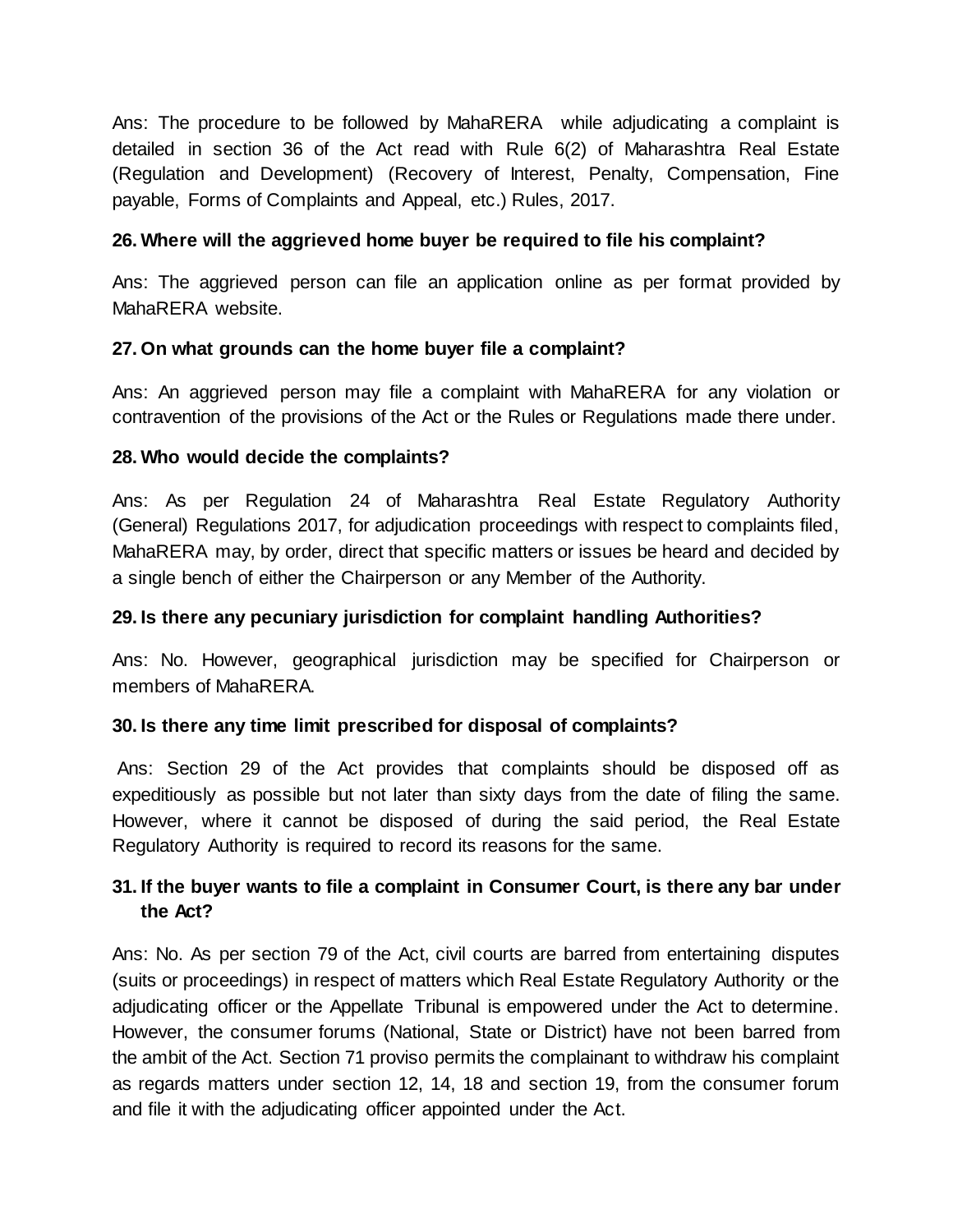### **32. Is there appeal provided against the orders given by MahaRERA? Is there a time limit? What are the fees?**

Ans: Any person aggrieved by any direction or decision or order made by MahaRERA or by an adjudicating officer may file an appeal before the Appellate Tribunal within a period of sixty days, in accordance with Rule 9 of Maharashtra Real Estate (Regulation and Development) (Recovery of Interest, Penalty, Compensation, Fine payable, Forms of Complaints and Appeal, etc.) Rules, 2017.

## **33. Is there any time limit prescribed for the promoter for formation of society or any other legal entity of home buyers?**

Ans: Promoter has to enable formation of Legal Entity like Cooperative Society, Company, Association, Federation etc. within three months from the date on which fifty one per cent of the total number of Purchasers, in such a building or a wing, have booked their apartment.

### **34. Is there a time limit prescribed for the promoter to execute conveyance in favour of the association of buyers?**

Ans: Promoter shall execute a registered conveyance deed in favour of the allottee within three months from date of issue of occupancy certificate or fifty one per cent of the total number of Purchasers, in such a building or a wing, has paid the full consideration to the promoter, whichever is earlier.

### **III. FAQs from Promoter's perspective:**

## **35. How does the Act Impact Joint Promoters or joint Venture Agreements or cases of joint development with land owner on revenue share basis or area share basis, where landlord and** *promoter* **are two different parties but both are beneficiaries of sale of project?**

Ans: The Act makes both the Promoters and the landlord or any such parties which are beneficiary of a sale of a project and *receive* payments from allottees as Co-Promoters and hence liable to adhere to the provisions of the Act and Rules and Regulations made there under.

**36. How** does the promoter make an application for registration?

Ans: MahaRERA shall launch online application for registration from  $1<sup>st</sup>$  May 2017. All promoters shall make their applications online through this IT solution, filling the details in the requisite forms, uploading the required documents and paying the necessary fees.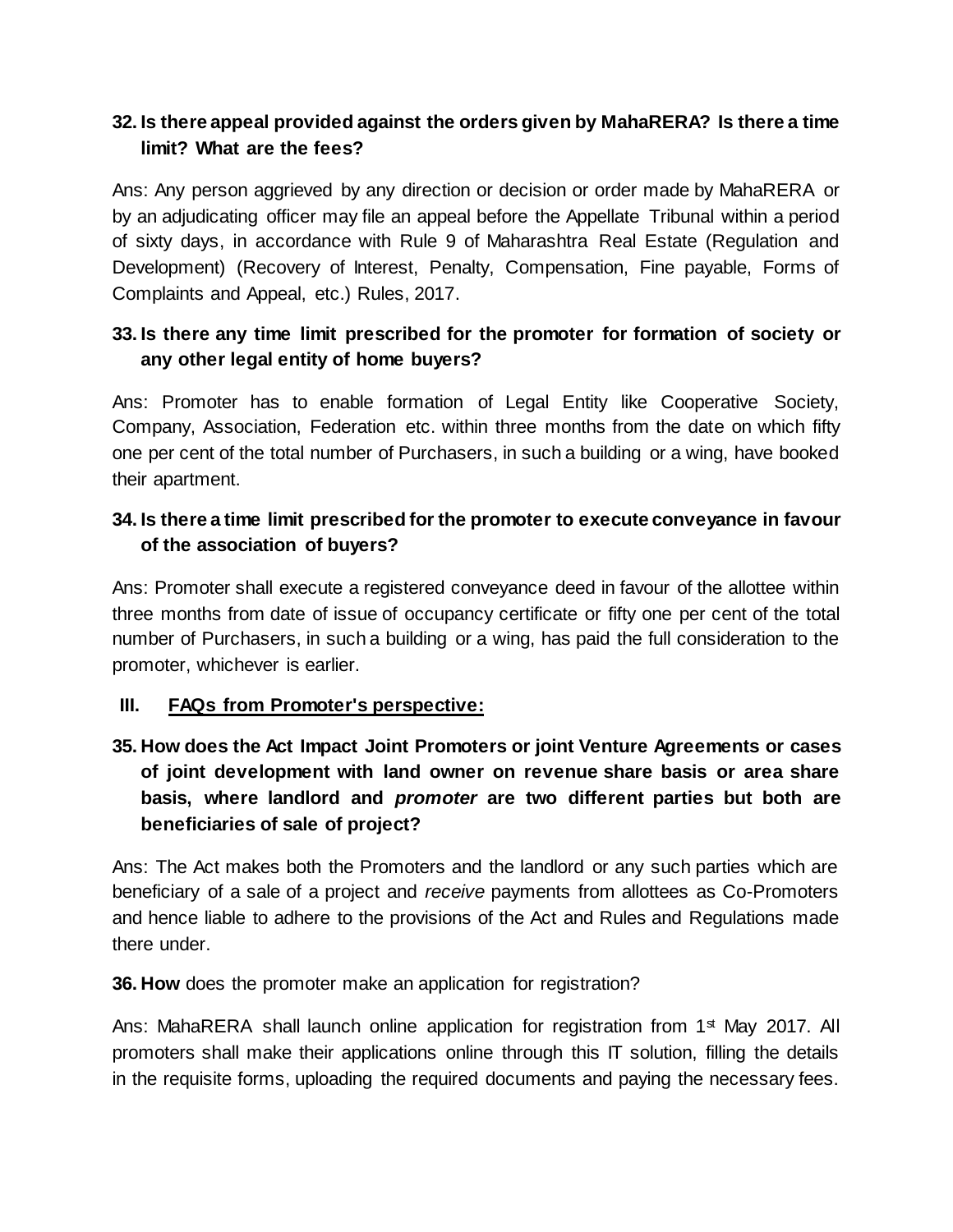## **37. Is it compulsory for the promoter to register the project immediately after he gets sanctioned approvals?**

Ans: Promoter has to register the project before he starts any form of advertising, marketing, booking, selling, offer for selling or inviting people to purchase plots, apartment or buildings.

### **38. Will ongoing Project have to stop sales or construction till receiving the Registration?**

Ans: At the end of ninety days from the date of notification of Section 3 of the Act, the promoter of an ongoing project shall not advertise, market, book, sell or offer for sale or invite persons to purchase in any manner any plot, apartment or building, unless he registers the project.

### **39. Can promoter change the completion date for ongoing projects while registering?**

Ans: Yes, while registering project, promoter needs to give revised date of completion which should be commensurate with the amount of development completed

## **40. If an ongoing project is registered under MahaRERA, then will the Act be applicable for the entire project or will it be applicable only to units sold after registration?**

Ans: Registration is of the Project/Phase and hence the provisions of the Act are applicable to all units of the Project/Phase.

## **41. Can an allottee who has executed agreement with the promoter prior to the ongoing project getting registered with the Authority, be a complainant before MahaRERA?**

Ans: MahaRERA empowers any aggrieved person to file a complaint with respect to a registered real estate project. This will include an allottee who has an agreement executed before the project is registered with MahaRERA. However, MahaRERA will have authority to adjudicate for violations and contravention of provisions of the Real Estate (Regulation and Development) Act or rules and regulations made thereunder.

### **42. Can the promoter change the plans of subsequent phases after registration of the 1st phase?**

Ans: The Act puts an obligation on a promoter to obtain consent of each allottee, if he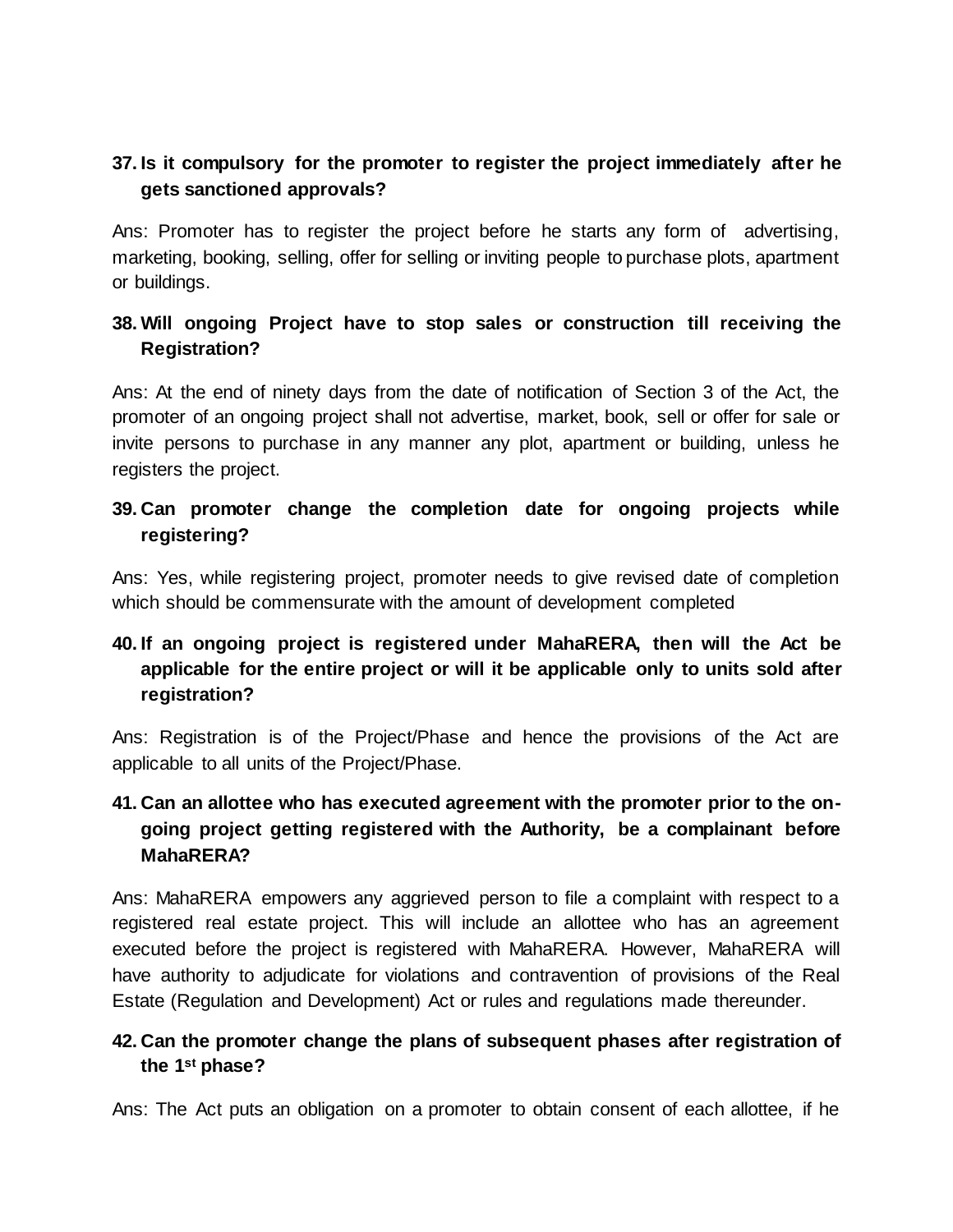wants to change the building plans for the phase that is registered. If a subsequent phase has not been registered, the promoter can change the plans of the subsequent phases without obtaining consent of the allottees from current / ongoing phases. However, if the subsequent phases are also registered, consent of allottees, of the concerned phases, would be needed as mentioned in section 14 of the Act

### **43. If the promoter needs to change the plans of an on-going project post registration, will he need the consent of the pre-registration purchasers?**

Ans: MahaRERA protects the interest of all the Allottees; including those who have executed an agreement before the project is registered under its provisions Hence, if the promoter wants to change the plans post registration, then consent of all pre-registration allottees shall be required as well.

## **44. The promoter can hand over the common amenities only after completing subsequent phases. What should he commit to the customer for the registered phase?**

Ans: A promoter should meticulously plan the buildings of the registered phase & common areas and then declare the individual date of handing over possession of the building & common areas. Each phase along with the development works shall have to completed and handed over to the allottee within the time frame defined by the promoter, during registration, for that phase of the project.

### **45. Is insurance of the project compulsory? What are the provisions regarding Insurance?**

Ans: Promoter has to obtain all such insurance as notified by the State Government. So insurance will be compulsory only after the Notification is issued by the State Government. The Act says that the State Government can prescribe various types of insurance including but not limited to

- a) Title of the land and building as a part of the real estate project; and
- b) Construction of the real estate project.

The promoter is liable to pay the insurance premium before transferring the same to the allottee / association of allottees. The documents related to insurance will have to be handed over to the association of allottees when the same is formed.

### **46. Can project finance taken by promoters from financial institutions be withdrawn from designated 70% account?**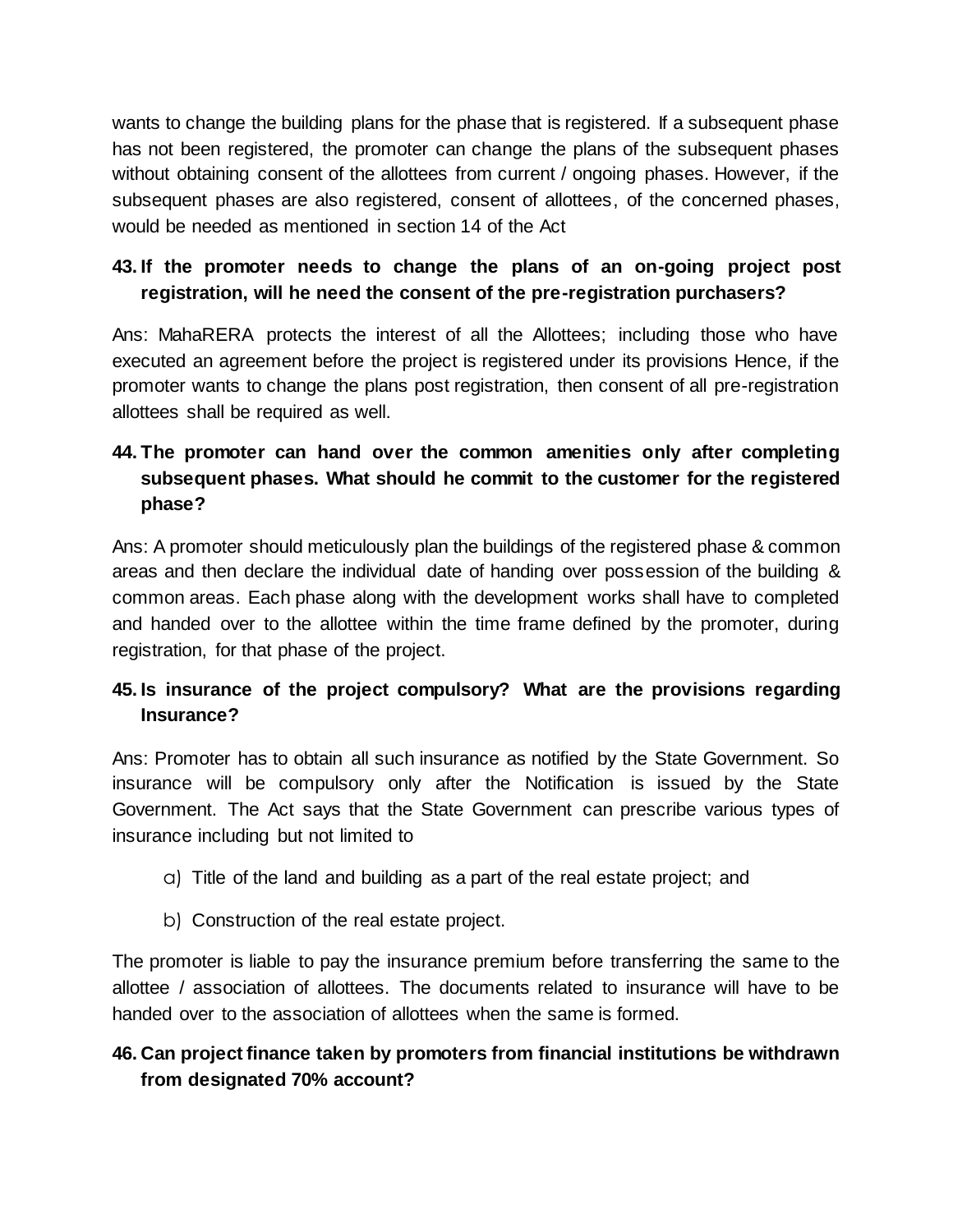Ans: Yes, if this is declared at the time of registration and subject to provisions of Section 4 of the Act and Maharashtra Real Estate (Regulation and Development)(Registration of Real Estate Projects, Registration of Real Estate Agents, Rates of Interest and Disclosures on Website) Rules, 2017 made there under. However, the money withdrawn should be utilized towards construction expenses of the project, on priority.

## **47. In case of joint development with land owner on revenue share basis or area share basis, whether land owner's component could be withdrawn from designated account of 70%?**

Ans: The Act makes both the Promoters and the land owner or any such parties which are beneficiary of a sale of a project and *receive* payments from allottees, as Co-Promoters and hence liable to adhere to the provisions of the Act and Rules and Regulations made there under. The withdrawal of money would be subject to provisions of Section 4 of the Act and the Maharashtra Real Estate (Regulation and Development)(Registration of Real Estate Projects, Registration of Real Estate Agents, Rates of Interest and Disclosures on Website) Rules, 2017 made there under.

## **48. Whether money collected from allottees towards stamp duty, registration, share money for society, deposits for maintenance, corpus funds, infrastructure charges, parking charges etc., are required to be deposited in the designated bank account (70 %)?**

Ans: Yes, since these are part of the project cost

### **49. When does the promoter need to form society, association etc.?**

Ans: The Promoter has to ensure that an association of allottees is formed within three months of 51% of allottees have booked their apartment in the project.

### **50. If due to a change in government policy, the promoter is entitled to additional FSI etc., can the promoter build additional floors in a registered ongoing project where initially those floors were not planned?**

Ans: Yes, but consent of allottees would be needed as mentioned in section 14 of the Act.

### **51. Whether MahaRERA recognizes Maharashtra Ownership Flats Act and Apartment Ownership Act?**

Ans: Yes, the said Acts have not been repealed. However, In case of inconsistent provisions, the provisions of the Central Act shall prevail.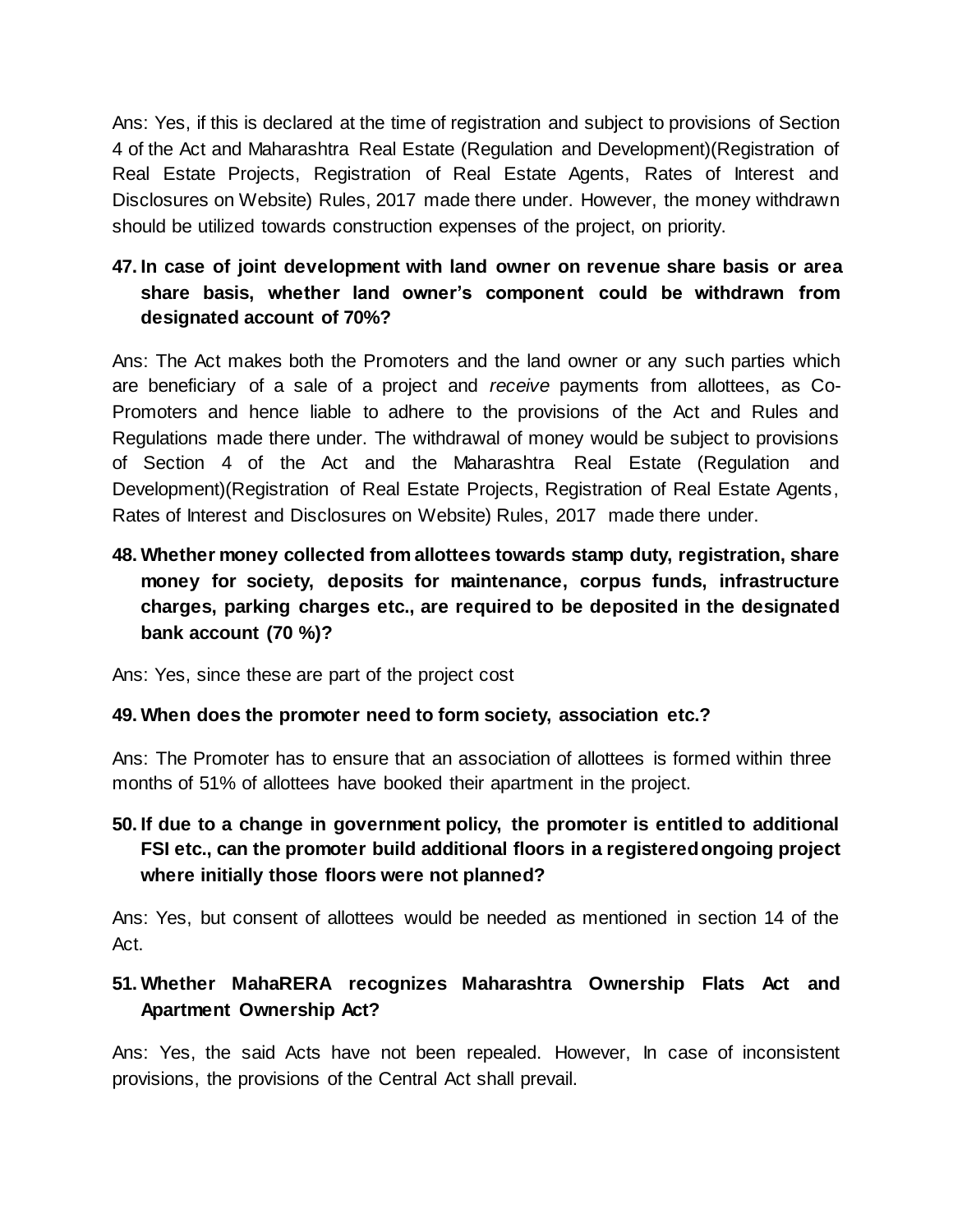## **52. There is a provision for deemed registration of a real estate project in case the Regulatory Authority does not respond to the application. How will the promoter receive ID & password?**

Ans: In accordance with the Act, MahaRERA shall within a period of seven days of the deemed registration, provide registration number.

## **53. How will the Act, Rules and Regulations affect advertisement of projects with many phases?**

Ans: A promoter would be allowed to advertise, market, book, sell or offer to sell or invite persons to purchase plot, apartment or building in a phase of a real estate project, only if the said phase is registered. A promoter cannot advertise, commit or sell amenities or facilities that are in a subsequent phase which is still not registered.

### **54. What if an adjoining land is purchased by the promoter? Can he continue with same registration?**

Ans: No, it has to be separately registered if the said adjoining land was not a part of the project which has been registered.

**55. What should the promoter do in case the particular brand of fixtures and fittings as mentioned in the specifications are not available in the market since the production of that type is stopped by the supplier? Will the promoter still be liable in such case? And what in case fixture/fittings do not give guarantee for more than five years.**

Ans: In accordance with section 14 of the Act, the promoter should take previous consent of the concerned allottee.

### **56. What if Part OC is received for the project: is it exempt from registration?**

Ans: No

**57. Estimated Cost should be submitted only for area for which approvals/plans cleared as on date of registration of project or it should also include costs even for the proposed future expected area to be generated? (Bearing in mind the pros and cons for the figures depending solely on estimated costs)**

Ans: Estimated cost of the whole project that has been put up for registration has to be indicated while applying for registration.

**58. Registration: Are various certificates (Architect, Engineer, and CA) required at the time of registration?**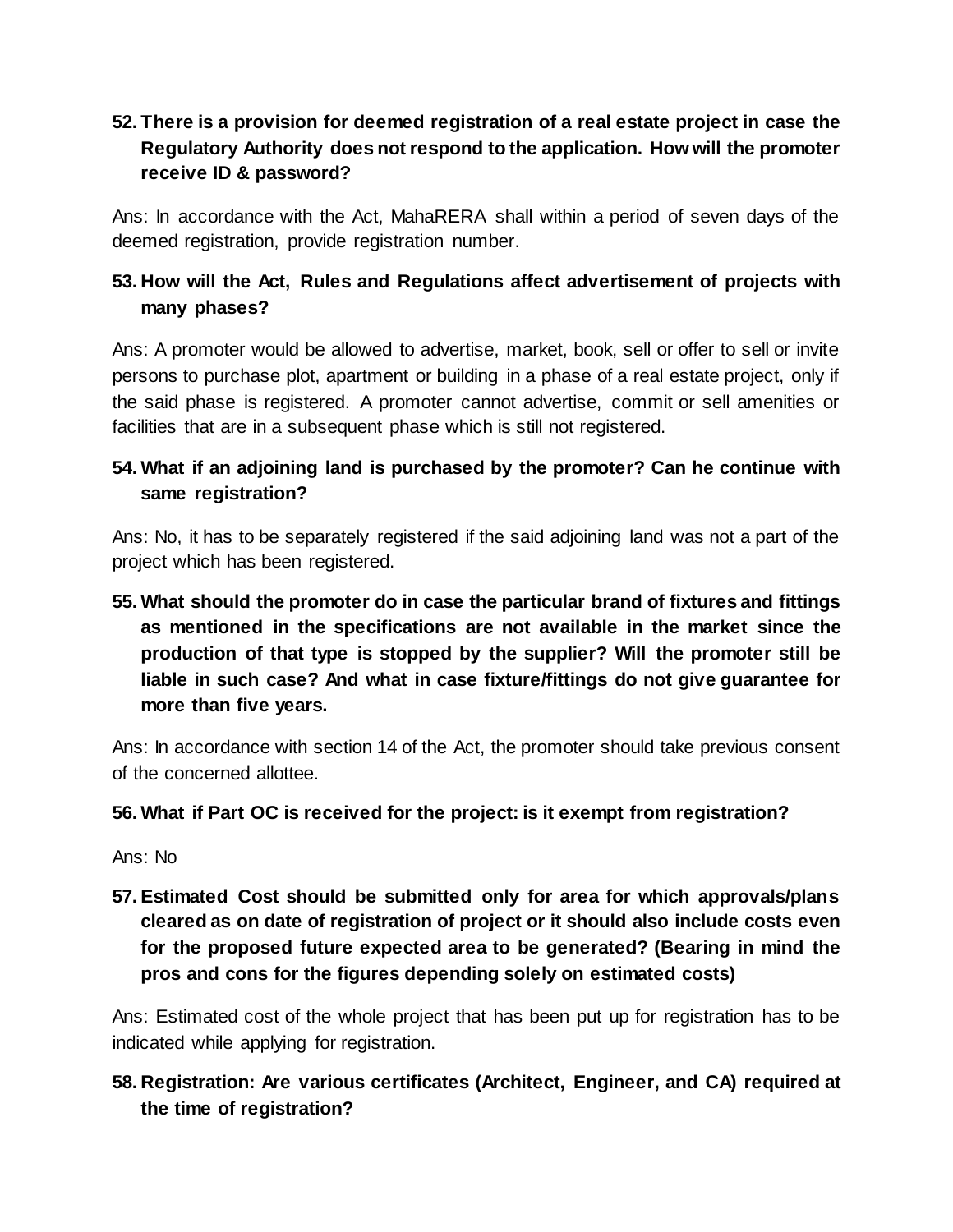Ans: Please refer to the Forms 1, 2 and 3 of Maharashtra Real Estate Regulatory Authority (General) Regulations 2017.

#### **59. Does developer need to submit the certificates to Banker or retain with him?**

Ans: The original certificates have to be retained by the promoter because the same are required to be verified and audited by the statutory auditor of the promoter's company at the end of every financial year. Copies may also have to be submitted to the concerned bank, if demanded by them

## **60. Separate Bank Account: can escrow account opened with the BANk from whom loans are availed, be treated as Separate Bank Account for a MahaRERA registered project.**

Ans: No. A separate bank account needs to be opened in accordance with the provisions of the Act and rules made there under.

## **61. Can separate account be more than one since at times there might be multiple lenders in same project (building wise lender) though developer might register the project at one go.**

Ans: No. There should be one designated bank account for every registered project or registered phase of a project.

### **62. Sometimes buyer is ready and gives undertaking that he is ok to give money beyond 10% however does not want to register. Should it be allowed?**

Ans: No. Section 13(1) of the Act prohibits the promoter from taking more than 10% of the cost of apartment without entering into a written agreement for sale, duly registered.

## **63. Referral bookings: Existing customers referring to others for buying the flat in same project or other project of same developer: will they be treated as Real Estate Agent?**

Ans: Yes, if it is against a consideration. Real Estate Agent is clearly defined in section 2(zm) of the Act

### **64. For Foreign brokers registration and advertisement outside India, will same rule apply as in India ?**

Ans: Yes, if it pertains to a registered project under MahaRERA.

**65. In case of customers default: can developer be selective in cancelling units?**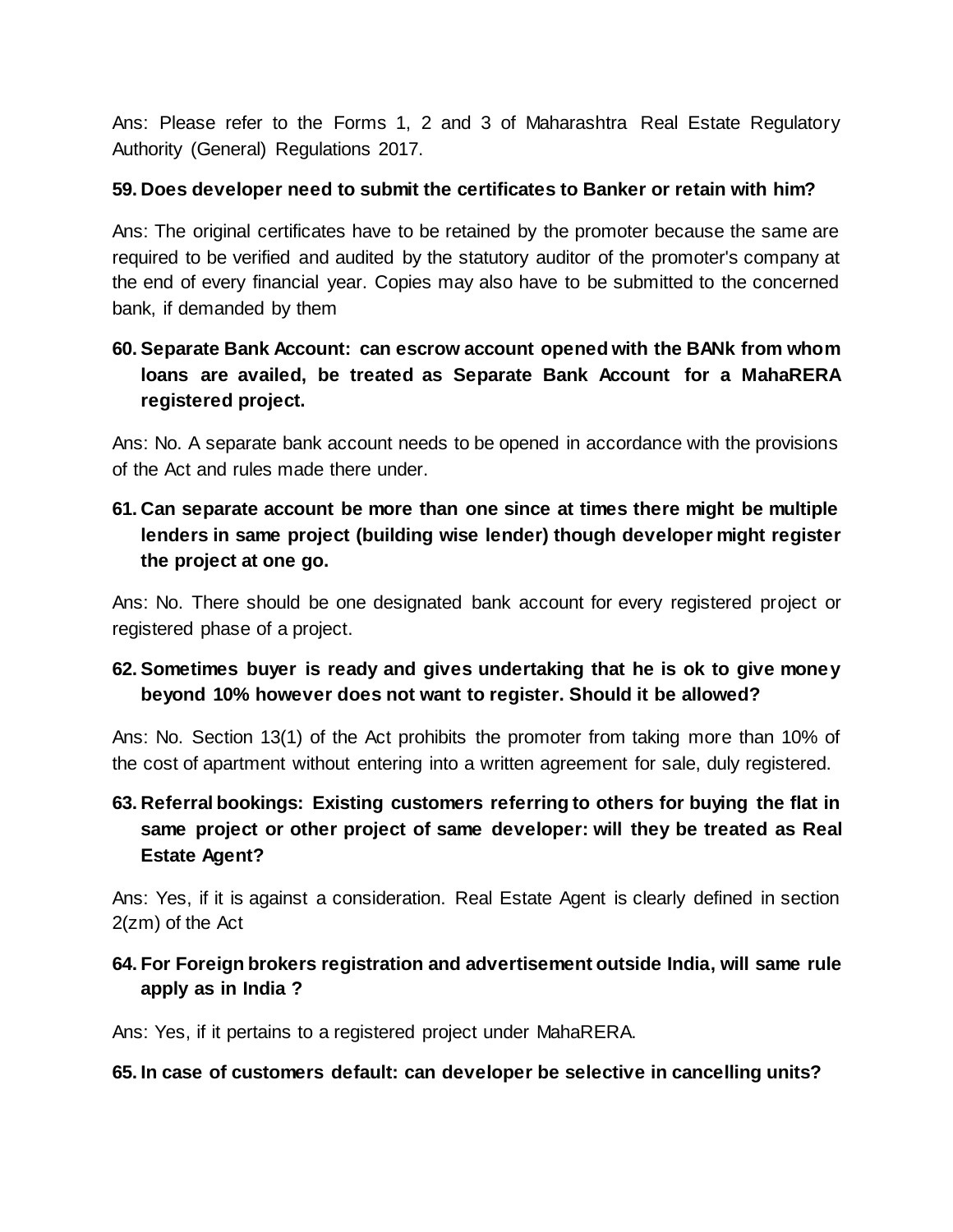Ans: Provision of termination of agreement is covered in the Model Form of Agreement attached to Maharashtra Real Estate (Regulation and Development)(Registration of Real Estate Projects, Registration of Real Estate Agents, Rates of Interest and Disclosures on Website) Rules, 2017.

## **66. Internal changes: assuming making a duplex at customers request: will this be treated as Major change and require approval of other allottees?**

Ans: Please refer to section 14 of the Act

### **IV. FAQS from Real Estate Agent's Perspective**

### **67. Who needs to apply for Registration for broking business in Real Estate?**

Ans: Every Real Estate Agent who intends to facilitate the sale or purchase of or act on behalf of any person to facilitate the sale or purchase of any plot, apartment or building, as the case may be, in a registered real estate project being sold by the promoter in any planning area in Maharashtra, shall have to apply for registration to Maharashtra Real Este Regulatory Authority (MahaRERA).

### **68. What is the procedure to obtain registration to operate as Real Estate Agents? What are documents required to get real estate agent's license?**

Ans: It will be through an easy online process. The procedure is explained in Rule 11 of Maharashtra Real estate(Regulation and Development)(Registration of Real Estate projects, Registration of Real Estate Agents, rates of Interest and Disclosures on website) Rules 2017.

### **69. What is the fee for registration? What is the duration?**

Ans: The fees are in accordance with Rule 11(3) of the Maharashtra Real Estate (Regulation and Development)(Registration of Real Estate Projects, Registration of Real Estate Agents, Rates of Interest and Disclosures on Website) Rules, 2017. The registration is valid for a period of five years

### **70. Will marketing and sales staff of Builder/ Promoter/ Developer also need to take registration as an agent?**

Ans: A real estate agent is clearly defined in Section 2(zm) of the Act.

### **71. Will the registration of MahaRERA be operated in other states?**

Ans: No. The registration is valid only for Maharashtra region.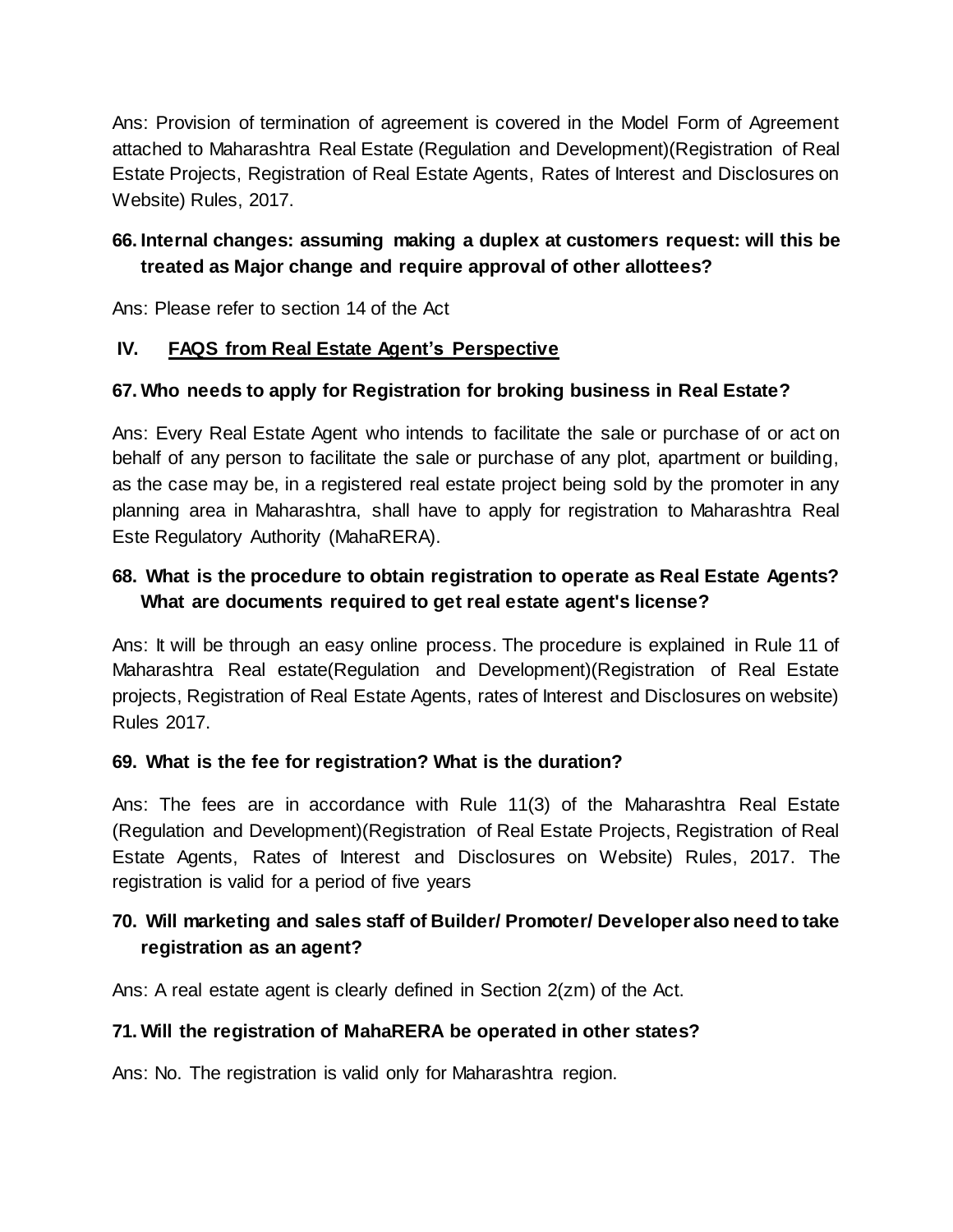**72. Is this registration transferable to another agent or to other state where agents intend to shift his office?**

Ans: No

**73. Even if real estate agent has not taken any commission from client and taken it from promoter, can the agent still be responsible and liable for builder's default?**

Ans: The agent's liability is in accordance with Section 10 of the Act. He is not held liable for the promoter's default.

### **74. If real estate agent is not listed with promoter's registration at MahaRERA website, still can he sell in this project?**

Ans: No. If the promoter has not included the real estate agent's name at the time of registration, it will have to be included by the promoter, subsequently, and up dated in the MahaRERA website. The real estate agent can operate in the project only thereafter.

### **75. Will MahaRERA protect Agents for their commissions not paid by builder or by parties to the deal?**

Ans: No, these will be guided by the agreements that real estate agents have with the concerned promoters or allottees.

### **76. Will agent be responsible till the delivery of flats / real estate unit done or is he responsible till documents are registered?**

Ans: The responsibility of the real estate agent will be in accordance with Section 10 of the Act.

### **77. What will be the penalties and fines?**

Ans: Penalties for non-registration and contravention of provisions of section 9 and 10 are given in Section 62 of the Act.

#### **78. What are unfair Trade Practices?**

Ans: It is explained in Section 10 (c) of the Act.

**79. What if promoter gives false information or documents to real estate agent and agent acts upon such information, will he be liable?**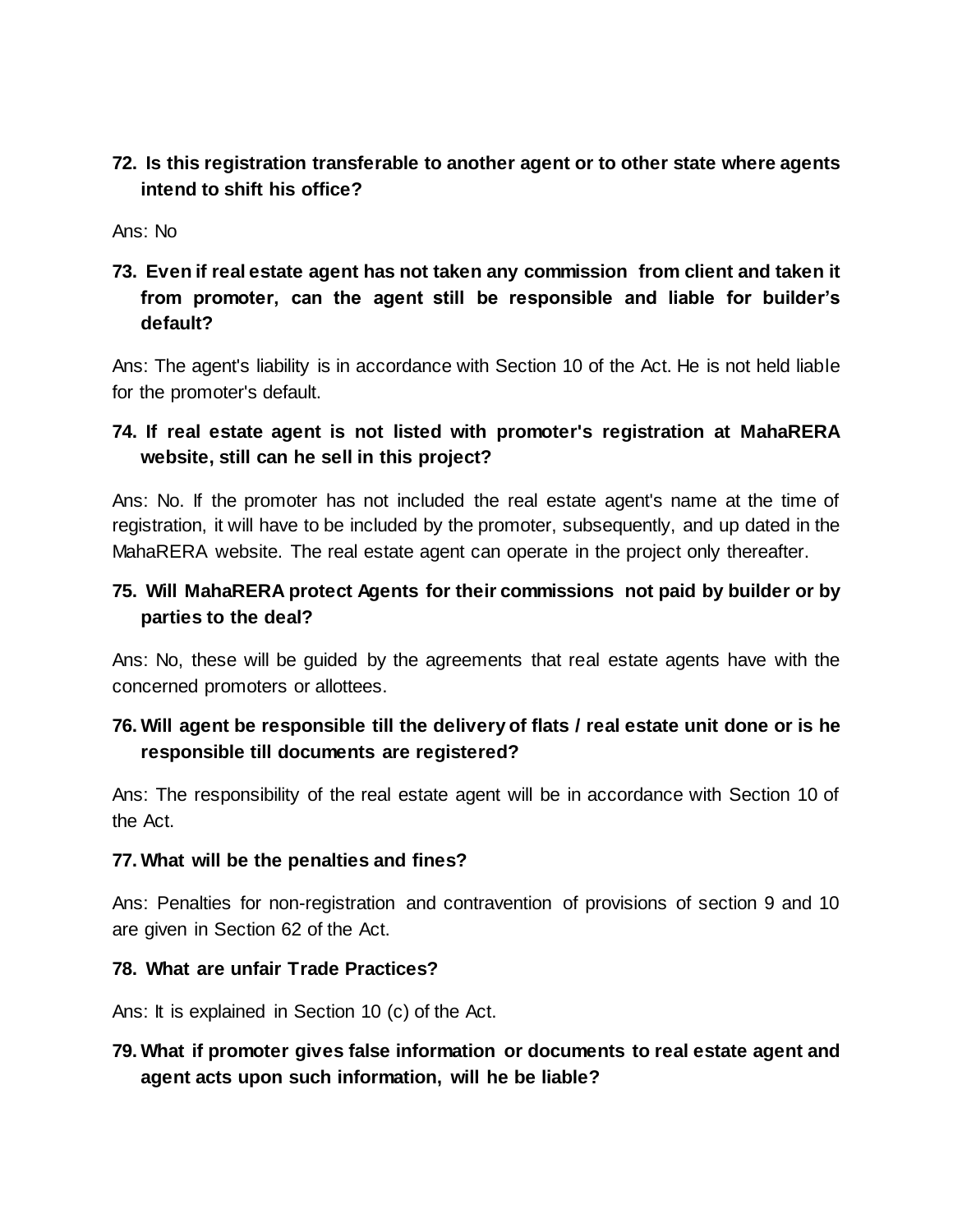Ans: Under Section 12 of the Act, it is the obligation of the promoter regarding veracity of advertisement and prospectus. The agent is liable if he makes a false or misleading representation concerning the services that he intends to offer.

### **80. Will listing websites / newspapers/ exhibitions promoting real estate needs to take agents' license?**

Ans: Yes, if they intend to facilitate the sale or purchase of or act on behalf of any person to facilitate the sale or purchase of any plot, apartment or building, as the case may be, in a registered real estate project being sold by the promoter in any planning area.

### **81. Will digital media listings by builders / agents need to get approved from MahaRERA?**

Ans: No

### **82.** Will **real estate agents putting advertisement on builders' behalf need to get approved his print / radio/ TV/ other media promotions content?**

Ans: No, however no advertisement should be put out for a project unless the concerned promoter has registered the project with MahaRERA. The agent should not advertise for services that are not intended to be offered.

### **83.** If **registration is not given within 30 days, will it be deemed registration?**

Ans: Yes, if the Authority fails to issue any communication about deficiencies, within 30 days of the receipt of the application for registration.

### **84. Does an entity "Other than an Individual", who has applied and paid registration fees, need to apply separately for its staff?**

Ans: No, as long as the staff operate under the aegis of the said entity.

## **85. Will a multi-state operator of real estate agency business need to apply in all state of India?**

Ans: For working as a real estate agent in Maharashtra, registration will be given by MahaRERA.

### **86. Is Agent authorized to sign on behalf of his promoter / builder?**

Ans: No.